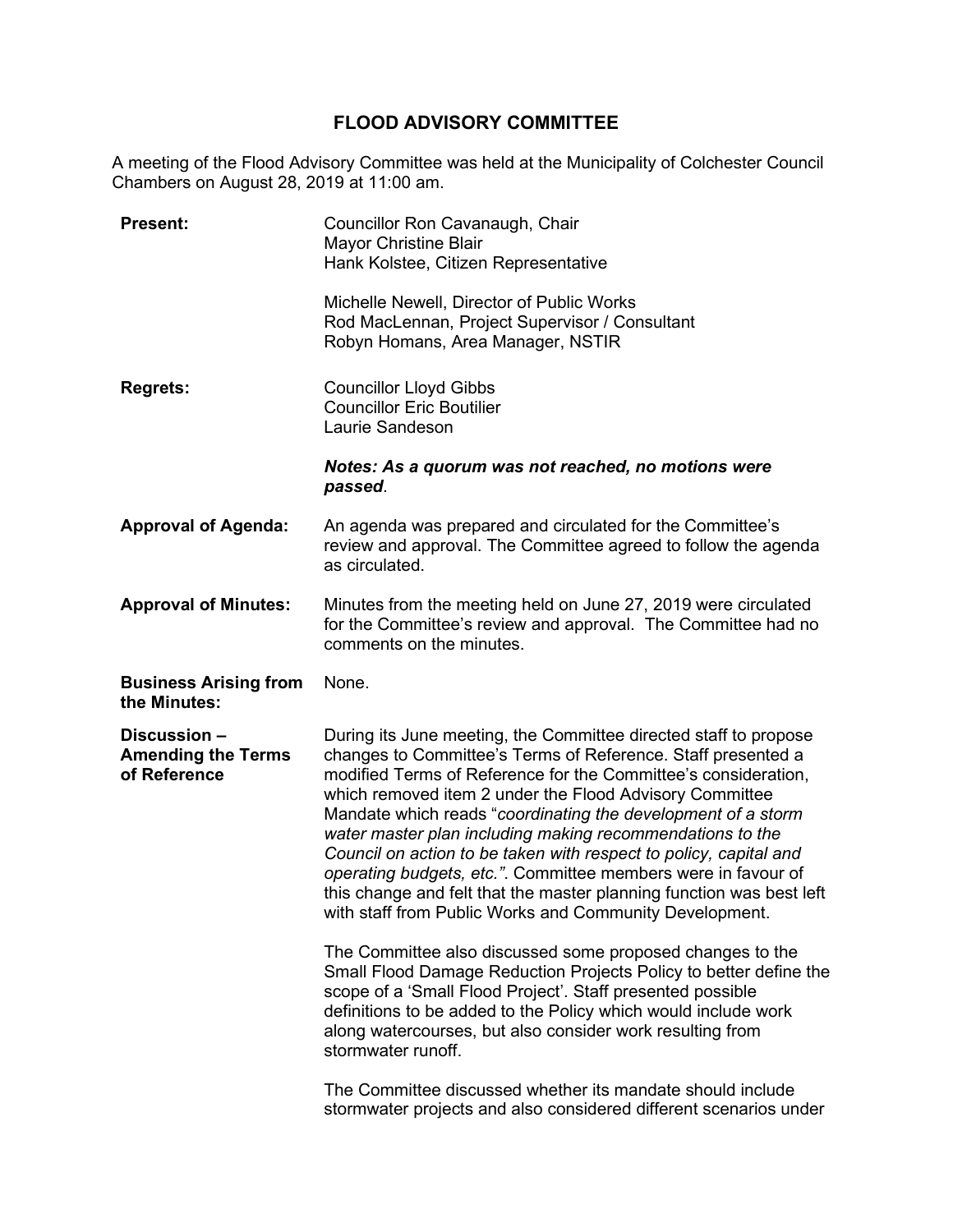|                                           | which stormwater projects may qualify under the policy. Scenarios<br>included the following:<br>Stormwater projects associated with a larger drainage<br>$\bullet$<br>area, potential to deal with older subdivisions which did not<br>address stormwater retention;<br>Projects which are located along a defined drainage route;<br>Stormwater projects of any type, to be selected at the<br>discretion of committee;<br>Projects where stormwater is affecting a structure (primary<br>٠<br>residence or primary place of business);<br>Projects to address stormwater which originates from a<br>$\bullet$<br>public right-of-way;<br>Stormwater related projects that would involve more than 2<br>property owners. |
|-------------------------------------------|---------------------------------------------------------------------------------------------------------------------------------------------------------------------------------------------------------------------------------------------------------------------------------------------------------------------------------------------------------------------------------------------------------------------------------------------------------------------------------------------------------------------------------------------------------------------------------------------------------------------------------------------------------------------------------------------------------------------------|
|                                           | Staff noted that, in the past, the County solicitor indicated that<br>stormwater issues involving private properties/neighbours are a<br>civil matter. The Committee discussed the potential liability of<br>getting involved in issues among neighbours.                                                                                                                                                                                                                                                                                                                                                                                                                                                                 |
|                                           | The Provincial Ditches and Watercourse Act prohibits the blockage<br>of a natural drainage path. The Act essentially enables<br>municipalities to deal with drainage issues, at the cost of affected<br>property owners. Rod MacLennan made it known that DFO<br>announced this morning that a new Act will be coming soon. This<br>new Act may change our approvals moving forward.                                                                                                                                                                                                                                                                                                                                      |
|                                           | Michelle Newell will summarize the points made today and will<br>present at the next meeting.                                                                                                                                                                                                                                                                                                                                                                                                                                                                                                                                                                                                                             |
|                                           | It was determined at this time, that without a quorum, it would be<br>better to table this discussion. Proposed changes to the Terms of<br>Reference and Policy will be discussed at the next meeting, when<br>more members are present and NSE is in attendance.                                                                                                                                                                                                                                                                                                                                                                                                                                                         |
| <b>Gasper Cross Road</b><br><b>Update</b> | Michelle will contact the owner in question to discuss options for<br>watercourse re-alignment.                                                                                                                                                                                                                                                                                                                                                                                                                                                                                                                                                                                                                           |
| <b>New Applications:</b>                  | None                                                                                                                                                                                                                                                                                                                                                                                                                                                                                                                                                                                                                                                                                                                      |
| <b>Review of Projects:</b>                | The following updates were made to the project list:                                                                                                                                                                                                                                                                                                                                                                                                                                                                                                                                                                                                                                                                      |
|                                           | Baxter:<br>Rod to meet with property owners on willingness to<br>proceed with berm                                                                                                                                                                                                                                                                                                                                                                                                                                                                                                                                                                                                                                        |
|                                           | Hilden Fire Hall:<br>Should be completed this season                                                                                                                                                                                                                                                                                                                                                                                                                                                                                                                                                                                                                                                                      |
|                                           | <u>Law:</u>                                                                                                                                                                                                                                                                                                                                                                                                                                                                                                                                                                                                                                                                                                               |

• Sitting with DFO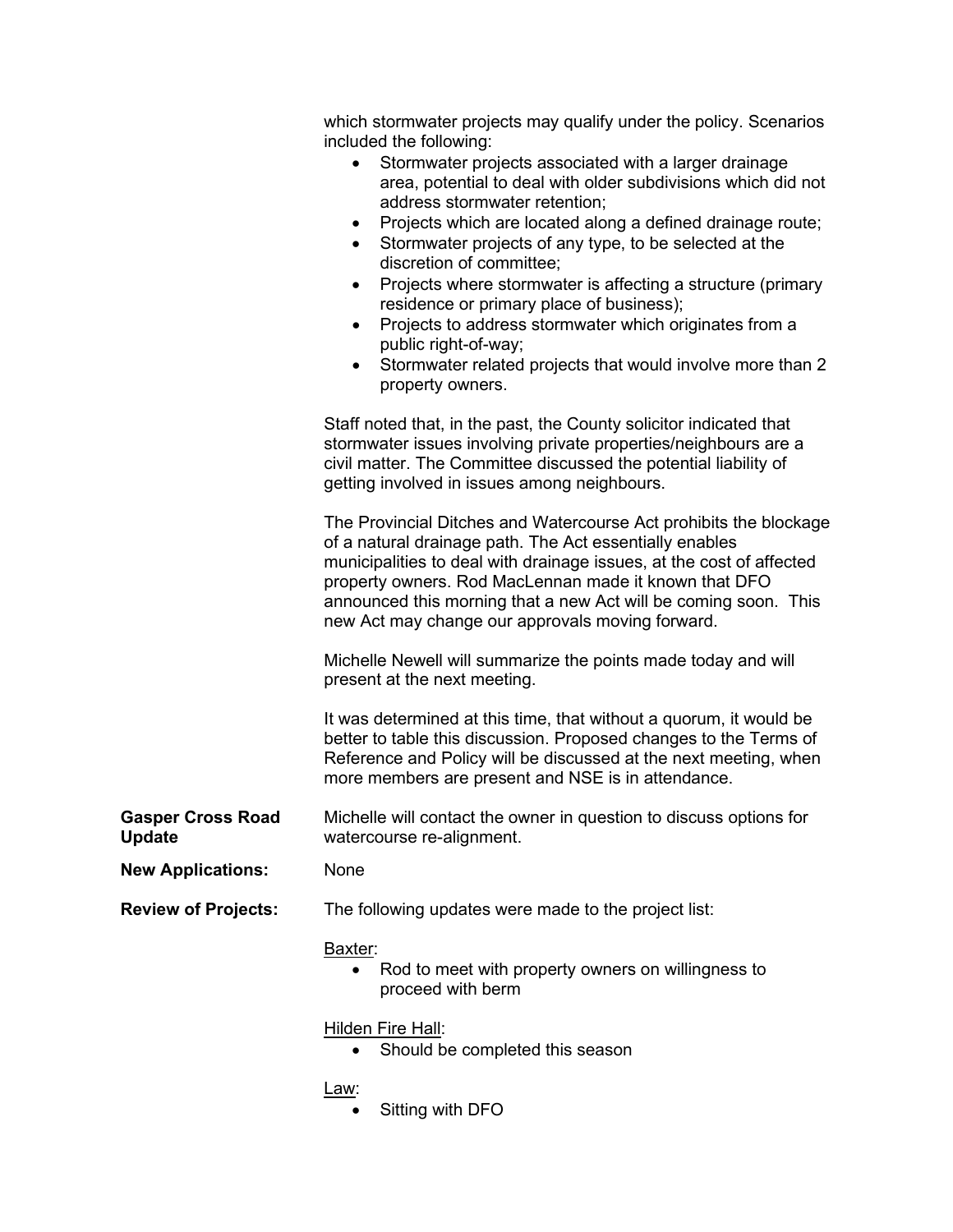## Portapique Cemetery:

• Rod to visit this Fall and report back.

#### Weatherbee:

• Sold property – new owner will have to reapply, remove from list

#### Franklin:

• Pending announcement of FRIIP Funding

## MacAskill:

• Should be completed by end of September

Logan:

• Should be completed by end of September

## MacGrath/Clark:

• Should be completed by end of August

Johnson:

• Sitting with DFO

## Langille:

• Rod and Ron to do a site visit

Rod discussed the project on the Dal AC property on the Salmon River. He has regulatory approval to proceed and Dal has agreed to fund 50% of the \$70,000 cost. The matter was referred to JFAC at the Committee's meeting of June 27, however Rod would like to proceed right away as the JFAC will not meet until later in September. The work will require 1 week to complete and the FAC budget can support the work. Everyone present at today's meeting is in agreement to move forward, however a quorum is required to make the motion.

*(Robyn Homans left the meeting at 12:09 pm)*

**Status of Payments from Property Owners:** The following property owners are in the process of being sent to collections:

- Tammy Comeau/Mark Upham \$957.00
- William Meyer (formerly Jillian Horn) \$2,922.82
- Harold Mattatall \$1,410.88

The following property owner still has an outstanding balance:

• Graham Johnson - \$641.74

**New Business:** None.